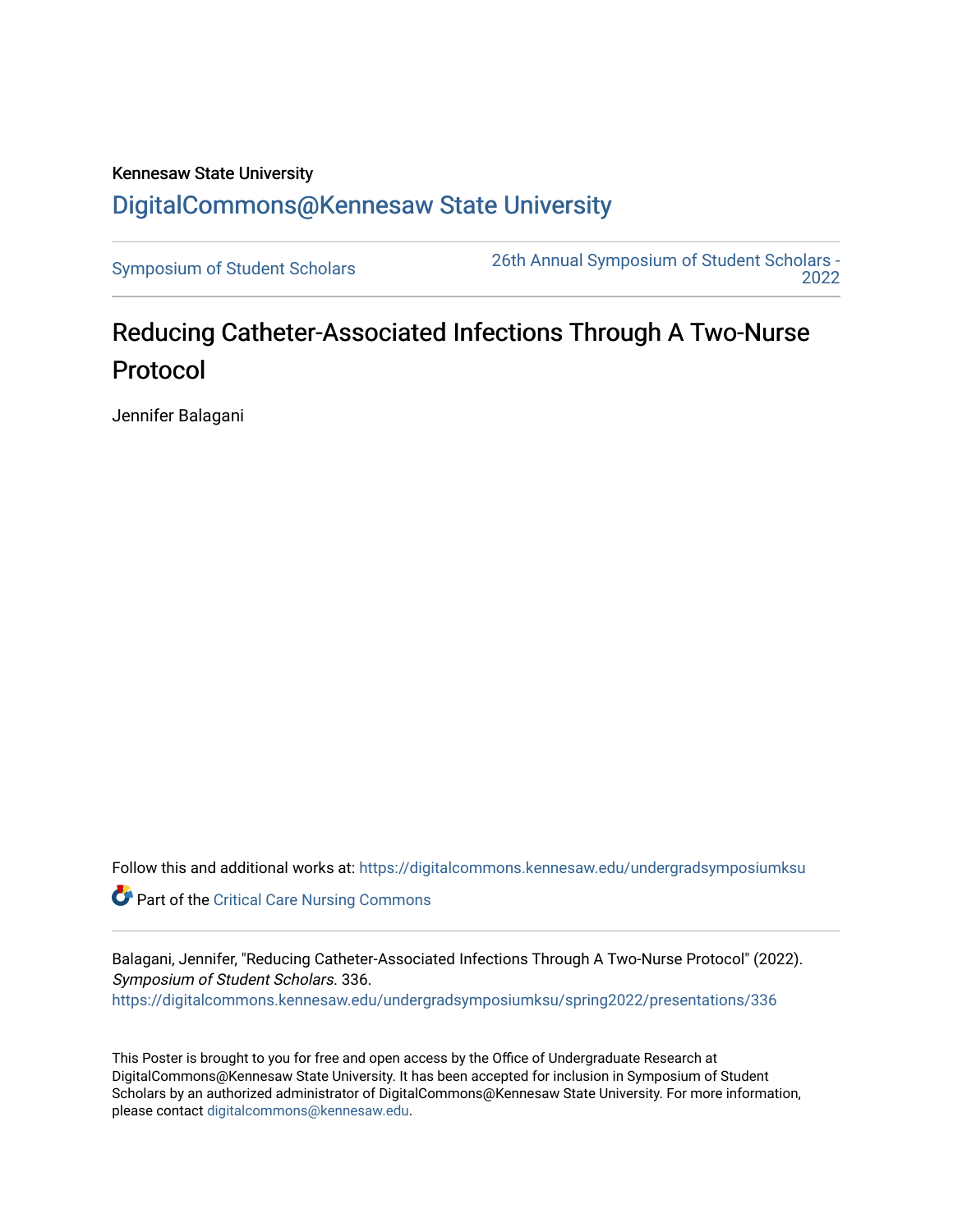## **Reducing Catheter-Associated Infections Through A Two-Nurse Protocol**

Catheter-associated infections related to Foley catheter insertion and maintenance is a current problem in my practicum unit and across the United States. Although we are only in the third month of 2022, my practicum unit has already documented three cases of catheter associated infections occurring this year. Unfortunately, these cases are not outside of the norm, in the United States, catheter-associated infections are the second most common hospital acquired infection (Zurmehly, 2018). The purpose of this project is to propose trial interventions at Kennestone Hospital that have been effective in other hospitals like the Shepherd Center to reduce the occurrence of catheter-associated infections.

According to an article published in the *American Journal of Infection Control*, the authors found that the implementation of a two-person urinary catheter insertion protocol with a checklist decreased the risk of CAUTIs in their patient population (Fletcher-Gutowski & Cecil, 2019). The authors claim that by utilizing this strategy, nurses will maximize teamwork to maintain sterility (Fletcher-Gutowski & Cecil, 2019). Proposed methods to tackle this important problem at Kennestone Hospital would include the implementation of a two nurse sign off sheet for catheter insertion and a catheter care sheet which would be competed every shift. Additionally, the department manager would keep an updated chart that documents each occurrence of CAUTI posted at the nurse's station.

Lastly, the proposed evaluation of the success of the project's interventions, would include the department's Shared Governance Council meeting after the first month of EBP project interventions to compare the current number of CAUTI occurrences with last year's data during the same month. The interventions would be deemed successful if the number of CAUTI occurrences decreased by at least half.